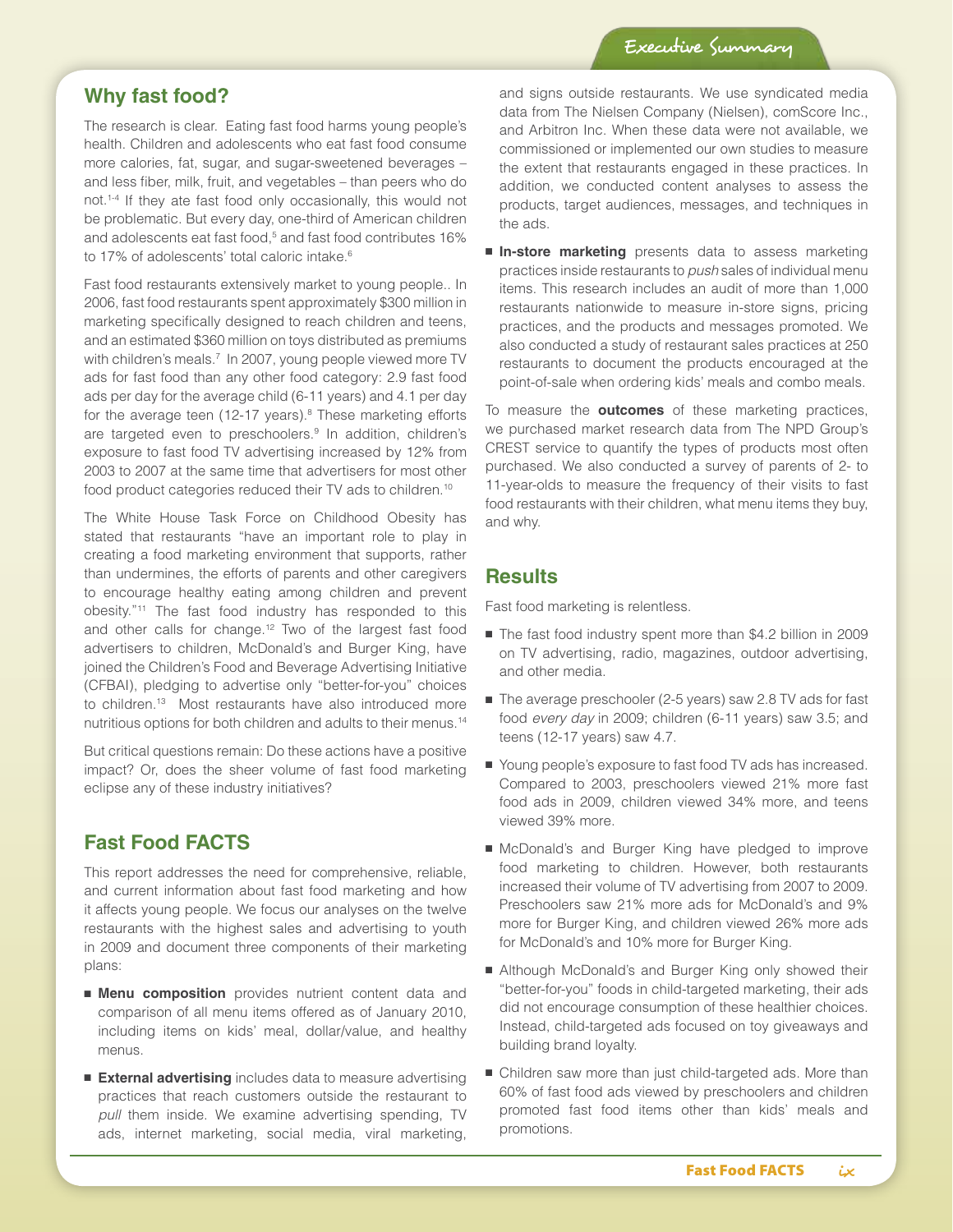Youth-targeted marketing has spread to company websites and other digital media.

- McDonald's web-based marketing starts with children as young as 2 at Ronald.com.
- McDonald's and Burger King created sophisticated websites with 60 to 100 pages of advergames and virtual worlds to engage children (McWorld.com, HappyMeal. com, and ClubBK.com).
- McDonald's thirteen websites attracted 365,000 unique child visitors and 294,000 unique teen visitors on average each month in 2009.
- Nine restaurant Facebook pages had more than one million fans as of July 2010, and Starbucks boasted more than 11.3 million fans.
- Smartphone apps were available for eight fast food chains, providing another opportunity to reach young consumers anytime, anywhere.

Fast food marketing also targets teens and ethnic and minority youth – often with less healthy items.

- Taco Bell TV and radio advertising reached more teens than adults and Burger King advertised teen-targeted promotions. Dairy Queen, Sonic, and Domino's also reached teens disproportionately with ads for their desserts and snacks.
- Hispanic preschoolers saw 290 Spanish-language fast food TV ads in 2009 and McDonald's was responsible for onequarter of young people's exposure to Spanish-language fast food advertising.
- African American children and teens saw at least 50% more fast food ads on TV than their white peers. That translated into twice as many calories viewed in fast food ads daily compared to white children.
- McDonald's and KFC specifically targeted African American youth with TV advertising, websites, and banner ads. African American teens viewed 75% more TV ads for McDonald's and KFC compared to white teens.

Fast food marketing works.

- Eighty-four percent of parents reported taking their child to a fast food restaurant at least once in the past week; 66% reported going to McDonald's.
- Forty-seven percent of parents who went to McDonald's reported that the main reason they went there was because their child likes it. This rate was significantly higher than the percent who reported that they took their child to Burger King, Subway, or Wendy's primarily because their child likes it (31%, 20%, 19%, respectively)
- $\blacksquare$  Forty percent of parents reported that their child asks to go to McDonald's at least once a week; 15% of preschoolers ask to go every day.

Most restaurants do offer some healthful and lower-calorie choices on their regular and children's menus, but unhealthy options are the default inside the restaurants.

- Just 12 of 3,039 possible kids' meal combinations met nutrition criteria for preschoolers; 15 met nutrition criteria for older children.
- Just 17% of regular menu items qualified as healthful choices. Most of these items were low or no-calorie beverages (e.g., coffee and diet soft drinks). In contrast, 12% of lunch/dinner sides met nutrition criteria, and 5% or less of lunch/dinner main dishes and breakfast items met the criteria.
- Snacks and dessert items contained as many as 1,500 calories, which is five times more than the 200 to 300 calorie snack recommended by the American Dietetic Association for active teens.<sup>15</sup>
- The average restaurant had 15 signs promoting specific menu items, but just 4% promoted healthy menu items.
- When ordering a kids' meal, restaurant employees at McDonald's, Burger King, Wendy's, and Taco Bell automatically served french fries or another unhealthy side dish more than 84% of the time. A healthy beverage was offered less than 50% of the time.
- Subway offered apple slices or yogurt and low-fat plain milk or 100% juice with their kids' meals 60% of the time, making it the only fast food restaurant in our study to routinely provide healthy choices.

As a result,

- At McDonald's, Burger King and Wendy's, approximately two-thirds of parents who ordered a kids' meal for their child ordered french fries and one-third to one-half ordered a soft drink. In contrast, two-thirds ordered fruit or yogurt and juice or plain milk with a kids' meal at Subway.
- Parents of elementary school-age children were more likely to order a combo meal or dollar/value menu items for their child than a kids' meal.
- Teens between the ages of 13 and 18 ordered 800 to 1,100 calories in an average fast food visit. This age group ordered many of the highest-calorie, nutrient-poor items on fast food menus, including large and extra-large french fries and soft drinks and large-sized burgers.
- Teens were also more likely to visit a fast food restaurant for an afternoon or evening snack compared to any other age group; and they purchased the most desserts, breads and sweet breads.
- At least 30% of calories in menu items ordered by children and teens were from sugar and saturated fat. At most restaurants, young people ordered at least half of their maximum daily recommended sodium intake in just one fast food meal.